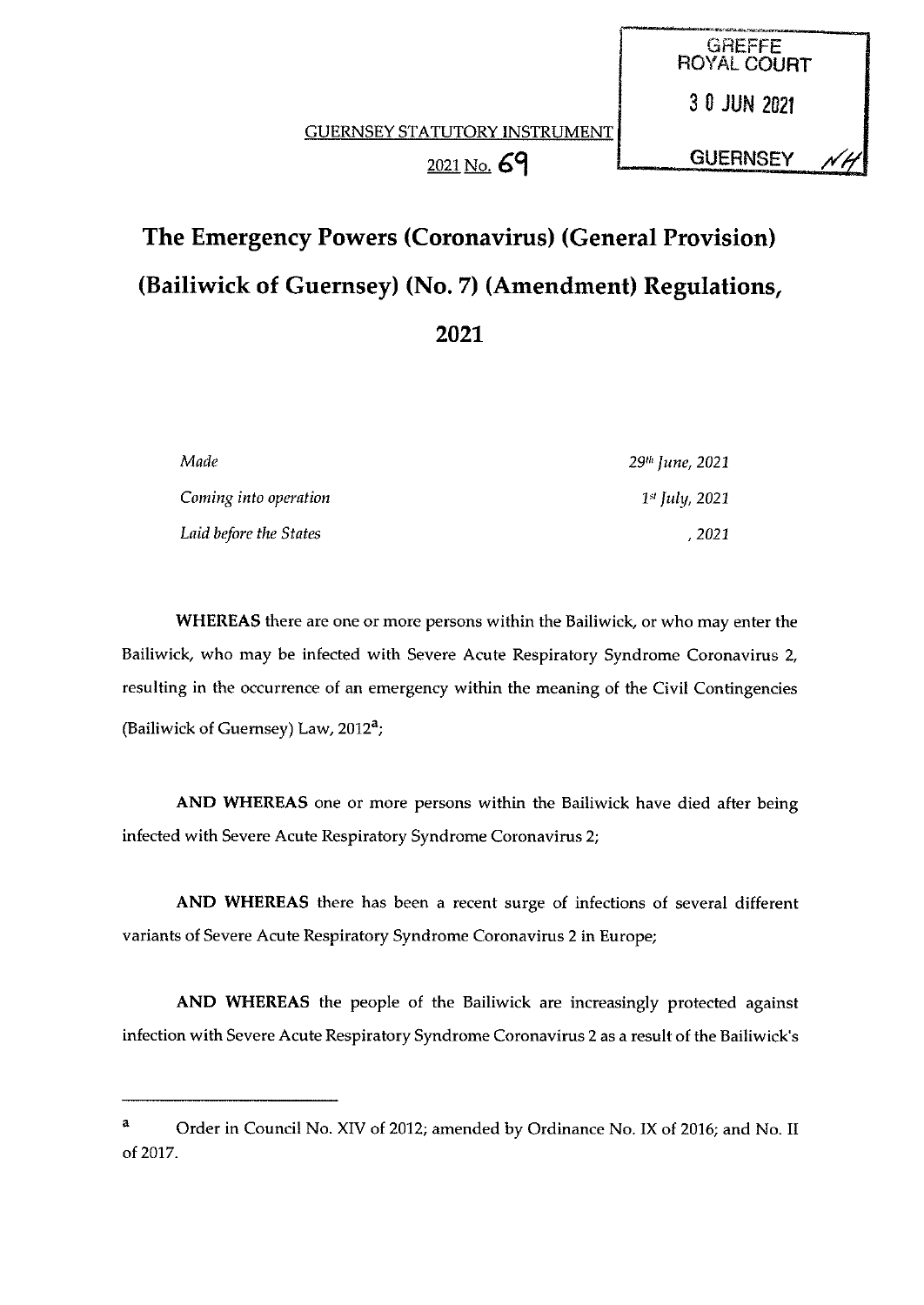vaccination programme and vaccination programmes implemented by other countries and territories;

AND WHEREAS the Civil Contingencies Authority ("the Authority") (having consulted the Medical Officer of Health in respect of the risk to public health created thereby and by the spread of Severe Acute Respiratory Syndrome Coronavirus 2, the virus causing the disease COVID-19, and in respect of the measures necessary to prevent or slow the spread of infection) is satisfied that the conditions set out in section 13 of the Law are satisfied, and that the following regulations contain only provisions which are appropriate for and proportionate to the purpose of preventing, controlling or mitigating the emergency referred to above;

AND WHEREAS the Authority is satisfied that the effect of the following regulations is in due proportion to that emergency, and that they are compatible with the Convention rights within the meaning of section <sup>1</sup> of the Human Rights (Bailiwick of Guernsey) Law,  $2000<sup>b</sup>$ .

NOW THEREFORE THE AUTHORITY, in exercise of the powers conferred upon it by sections 12(1), 14 and 19 of the Law, and of all other powers enabling it in that behalf, hereby makes the following regulations: —

#### Amendment of the General Provision (No. 7) Regulations.

1. (1) The Emergency Powers (Coronavirus) (General Provision) (No. 7) (Bailiwick of Guernsey) Regulations,  $2021<sup>c</sup>$  ("the (No. 7) Regulations") are amended as follows.

b Order in Council No. XIV of 2000; amended by No. I of 2005; Ordinance No. XXXVII of 2001; No. XXXIII of 2003; No. XX of 2015; No. IX of 2016; No. XXVI of 2018; and G.S.I. No. 27 of 2006.

 $C$  G.S.I. No. 63 of 2021.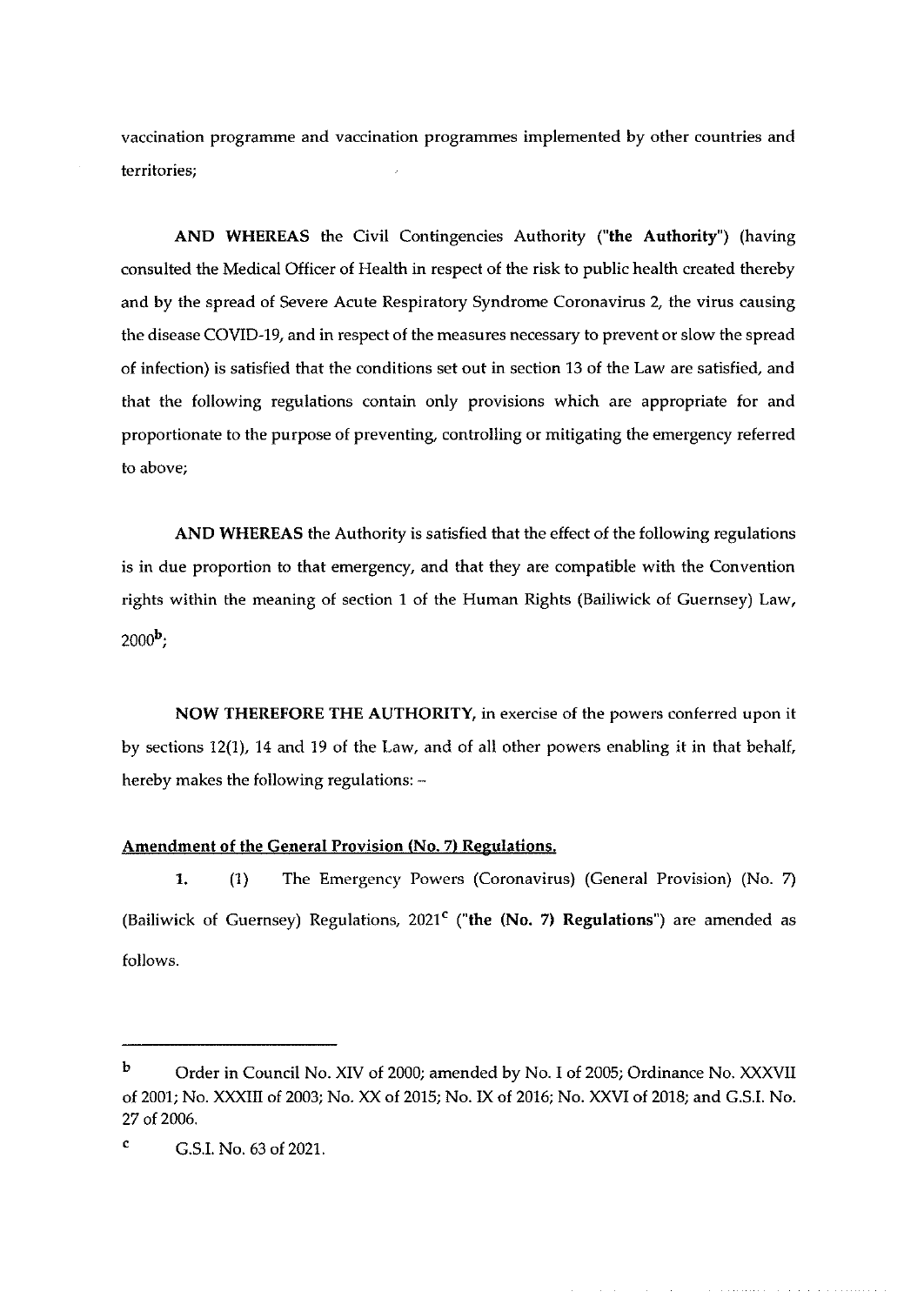- (2) In the following provisions, for "6(2)" substitute "6(1)"  $-$ 
	- (a) regulations 1(2), 1(5), 12(2), 13(2), and 14(2) (in both places), and
	- (b) paragraphs 1(1)(b) and 1(5) of Schedule 1.
- (3) After regulation 4, insert —

## "Meaning of "Blue Arrival", and related terms.

4A. (1) In these Regulations, a "Blue Arrival" means a person (other than a child) who has arrived in the Bailiwick after spending all of the period of 14 days immediately before his or her arrival in a Blue List Country, and who has a full vaccination history.

(2) Subject to paragraph (3), a "Blue List Country" means any of the Bailiwick, the United Kingdom, the Republic of Ireland, Jersey and the Isle of Man.

(3) On the advice of the MOH, the Authority may provide, by way of publication on the States of Guernsey website, that any of the United Kingdom, the Republic of Ireland, Jersey and the Isle of Man (or, as and where relevant, any country, province, region or area thereof) is, with immediate effect or from such time as may be specified, not a Blue List Country, but instead a Category 2 country, a Category <sup>3</sup> country or a Category <sup>4</sup> country, until further publication on that website making contrary provision.

(4) For the purposes of these Regulations, a person (P) has a "full vaccination history" if —

> (a) P has received a full course of a UK certified vaccine administered in a Blue List Country, and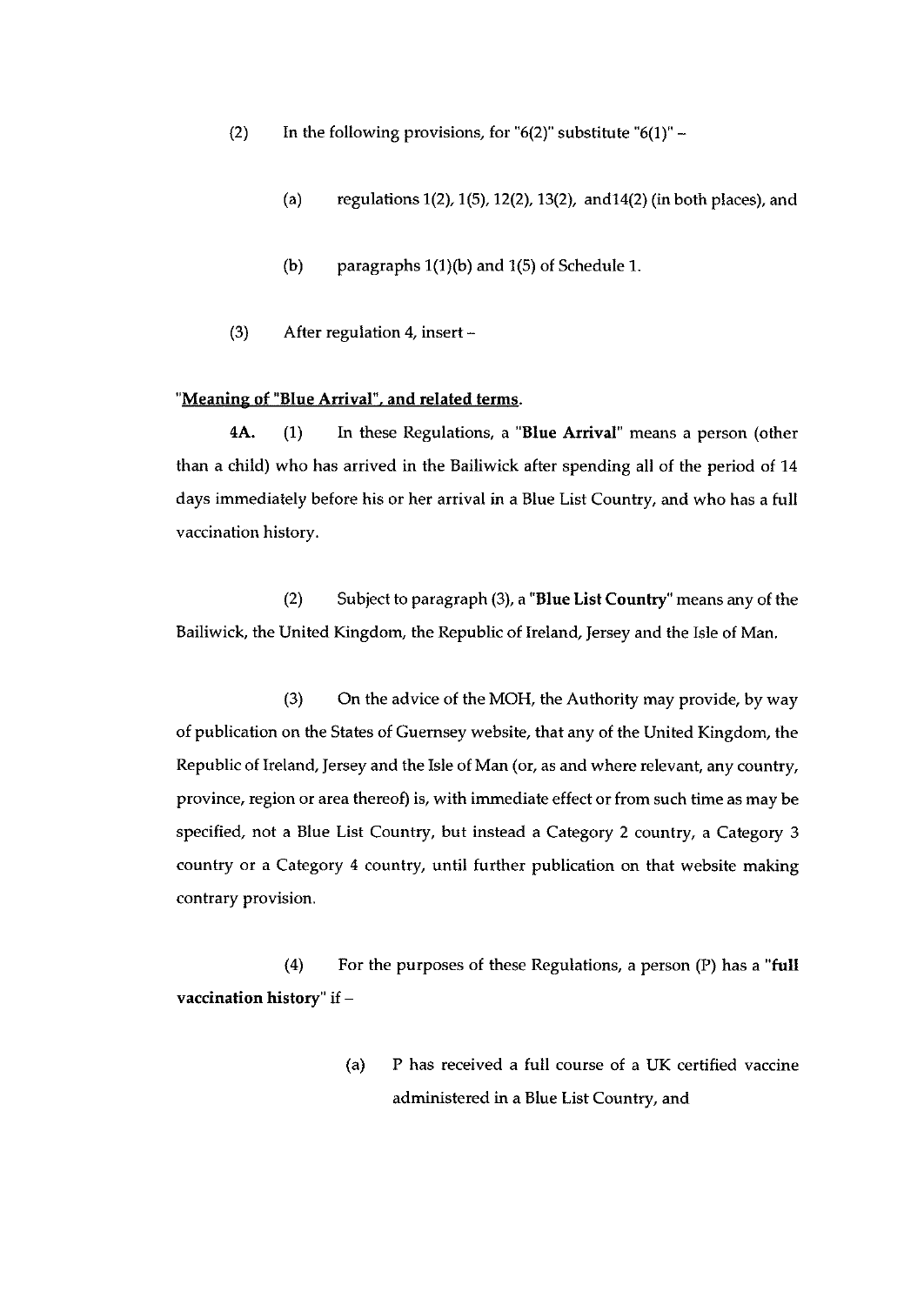- (b) in the case of
	- (i) a vaccine administered in two doses, P received the second dose of that vaccine at least 14 days before P's arrival in the Bailiwick,
	- (ii) a vaccine administered in one dose, P received that dose at least 14 days before P's arrival in the Bailiwick,

and in any case where a question is raised as to whether a person has a full vaccination history for the purposes of these Regulations, the determination of the MOH shall be final.

(5) For the purposes of paragraph (4), a "UK certified vaccine" means a vaccine against coronavirus the use of which is authorised by the European Medicines Agency, or the Medicines and Healthcare products Regulatory Agency of the United Kingdom (or the Secretary of State), either by way of a marketing authorisation or otherwise.".

- (4) For regulation 5(1), substitute
	- " $(1)$  Subject to
		- (a) provision made in or under Schedule I (concerning Critical Workers) or Schedule 2 (concerning Country Categories, which Schedule has effect),
		- (b) paragraphs (2) to (7), and
		- (c) regulation 5A (requirement to self-isolate on arrival in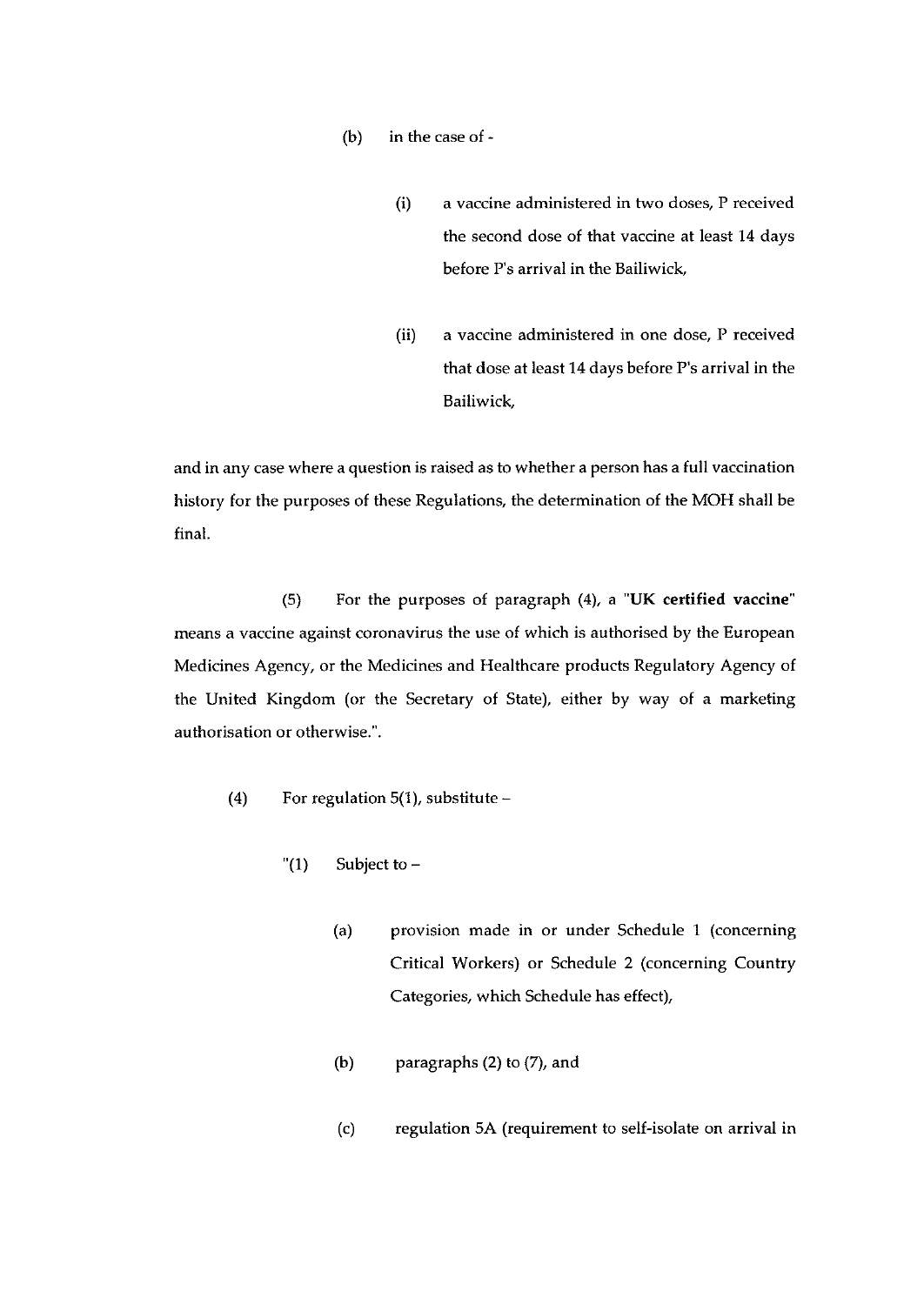a person who has arrived in the Bailiwick by air or sea, other than a Blue Arrival, must self-isolate for 21 days; and for the avoidance of doubt, subject to any direction to the contrary from the MOH in any particular case, a Blue Arrival is not required to selfisolate, and is not subject to any other restrictions or requirements.'.

(5) In regulation 5(4), after 'paragraph (6)' insert "or regulation 5K'.

(6) For regulation 6, substitute —

# "Requirement to self-isolate on arrival in the Bailiwick: children accompanying Blue Arrivals.

5A. (1) Subject to any direction to the contrary from the MOH in any particular case, a child under 12 years who has arrived in the Bailiwick from outside by air or sea accompanied by a Blue Arrival is not required to self-isolate, and is not subject to any other restrictions or requirements.

(2) Subject to paragraph (3), a child of 12 years or over who has arrived in the Bailiwick from outside by air or sea accompanied by a Blue Arrival must self-isolate for 14 days.

(3) A child of 12 years or over who has arrived in the Bailiwick from outside by air or sea accompanied by a Blue Arrival may, on arrival, elect to comply with paragraph <sup>4</sup> (Category 2 country arrivals) of Schedule 2, as it applies to a Relevant Person (within the meaning of that Schedule) described in subparagraph (1) of that paragraph.

(4) For the avoidance of doubt, a child of 12 years or over who has made an election under paragraph (3) is not required to self-isolate under regulation 5 or paragraph (2), but he or she -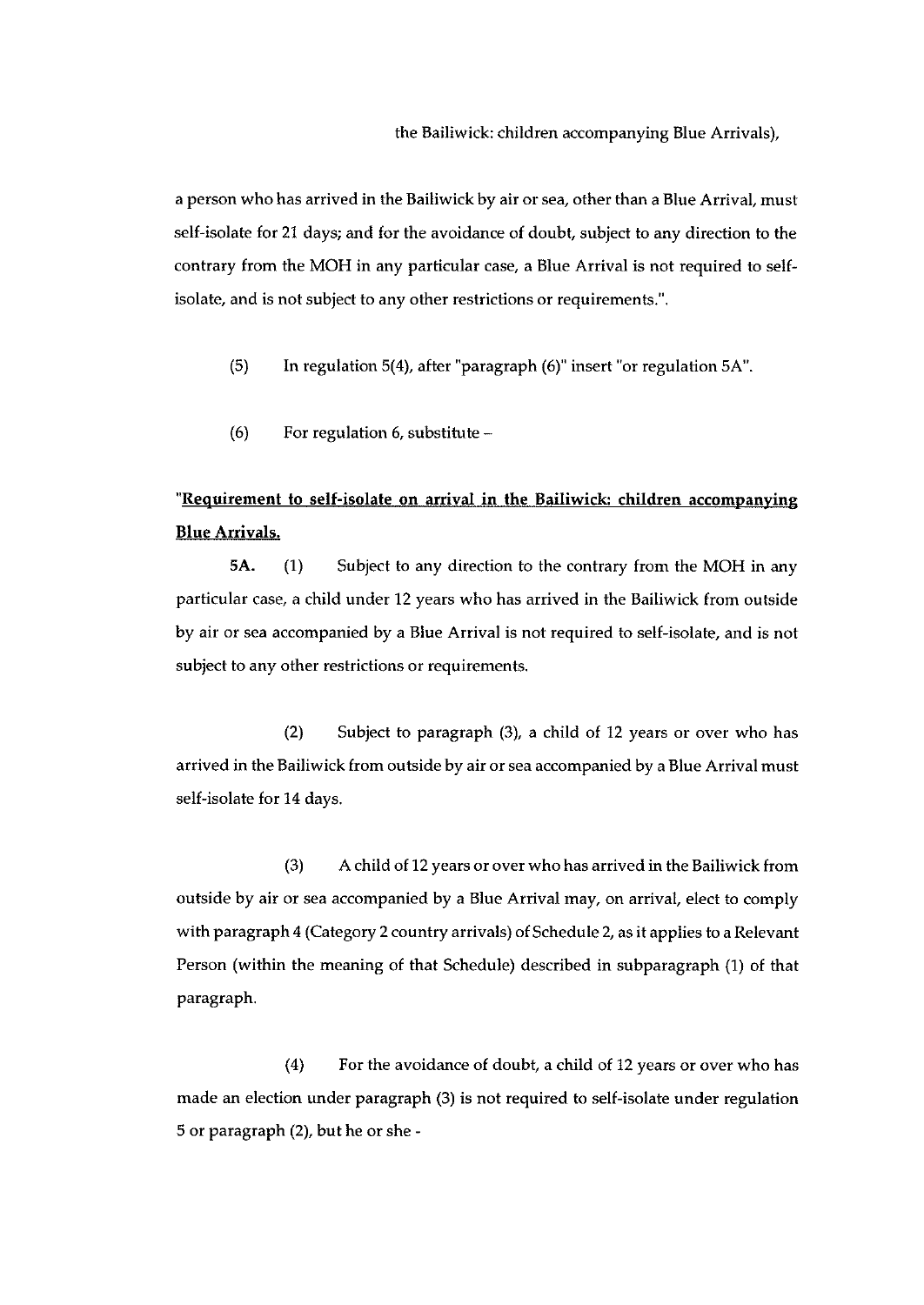- (a) must comply with paragraph 4 (Category 2 country arrivals) of Schedule 2, as it applies to a Relevant Person (within the meaning of that Schedule) described in subparagraph (1) of that paragraph, and
- (b) shall for all purposes (including, but not limited to, paragraphs 1(5) and 7 of Schedule 2 and regulations 14 and 15, which provisions concern offences) be treated as if he or she is —
	- (i) a Relevant Person (within the meaning of Schedule 2) described in paragraph 4(1) of that Schedule, and,
	- $(ii)$  for the avoidance of doubt, a child taking part in the reduced self-isolation option for the purposes of paragraph 6 of that Schedule.

# Requirement to self-isolate on arrival in the Bailiwick: requirement to provide information, etc.

5B. (1) Before travelling to the Bailiwick from any place outside the Bailiwick, and on arrival in the Bailiwick from any place outside the Bailiwick, a person (P) (other than a child under 12 years of age) must provide such information —

- (a) relating to  $-$ 
	- (i) P. arid P's travel during the 14 day period immediately preceding the date of his or her arrival in the Bailiwick, and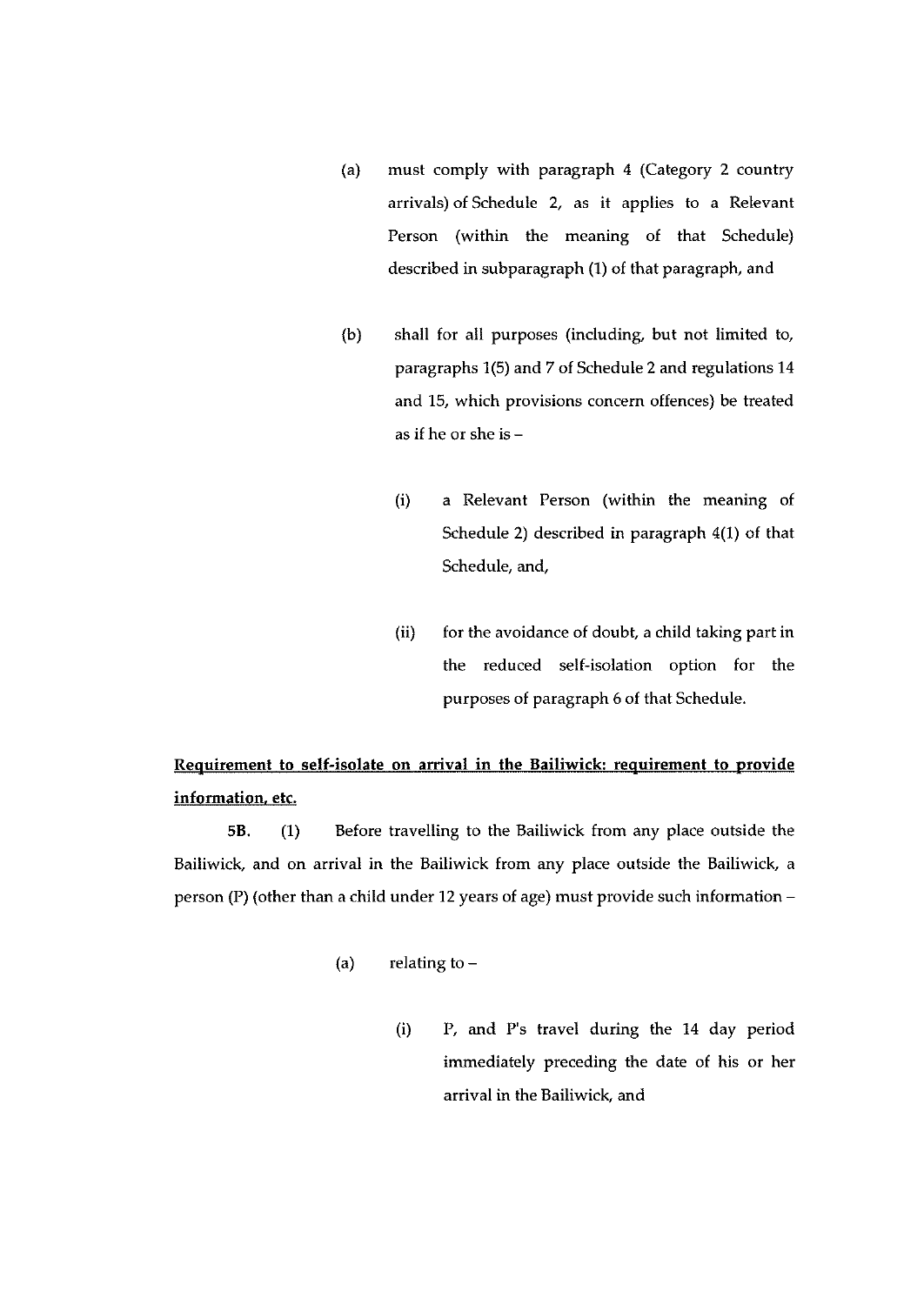- (ii) any child under 12 years of age travelling with P. and that child's travel during the 14 day period immediately preceding the date of his or her a rrival in the Bailiwick,
- (b) in such a way (including, but not limited to, by entering that information on the States of Guernsey Travel Tracker website),

as the MOH may reasonably require (generally, in relation to a category of case into which P falls, or in relation to P's particular case) for the purposes of these regulations.

(2) On arrival in the Bailiwick from any place outside the Bailiwick, P must if required —

- (a) answer any question put to him or her by a relevant officer relating to his or her travel, and the travel of any child travelling with that person, during the 14 day period immediately preceding the date of his or her arrival in the Bailiwick,
- (b) provide any travel document specified by a relevant officer relating to that person, or a child travelling with that person, for inspection,
- (c) provide his or her Critical Worker Exemption (if any) for inspection, and
- (d) answer any question put to him or her by a relevant officer relating to that travel document and Critical Worker Exemption.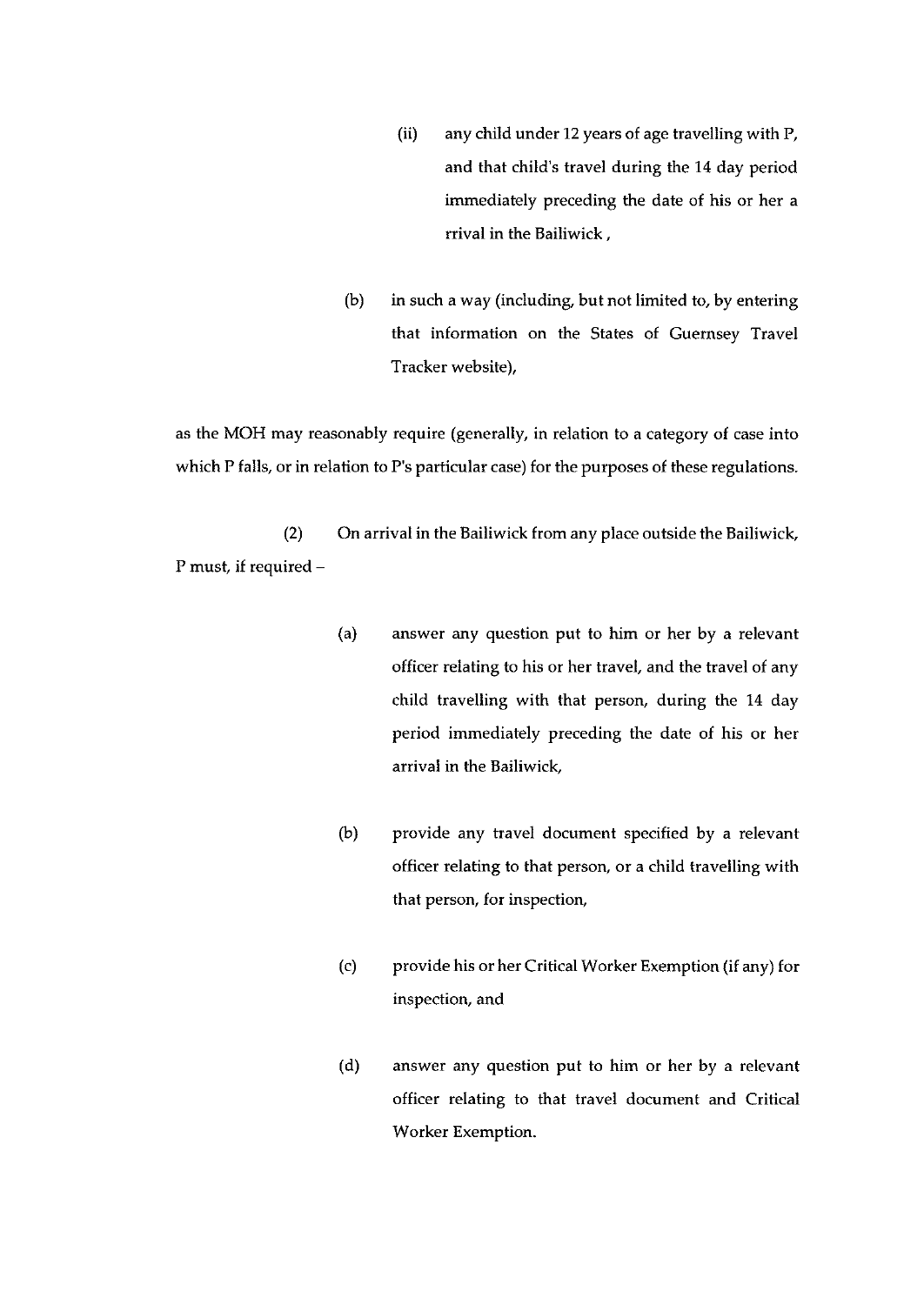(3) Where a person, acting pursuant to a request or instruction from P. enters information relating to P on P's behalf on the States of Guernsey Travel Tracker website, whether before or on P's arrival in the Bailiwick, P shall be treated (including, but not limited to, for the purposes of regulation 15(2)) as having entered the information himself or herself.

#### Requirement to self-isolate on arrival in the Bailiwick: supylementary.

6. (1) The Authority may, by publication on the relevant States of Guernsey website, impose a requirement that any person who has arrived in one Island in the Bailiwick from another Island in the Bailiwick must (subject to provision made in or under Schedule 1) self-isolate for 14 days.

(2) The requirement to self-isolate under regulation 5(1), 5(2) and 5A(2) may be varied by the MOH in relation to a particular case, orally or in writing, and a requirement to self-isolate imposed under paragraph (1) may be varied by the MOH

- (a) by writing in relation to categories of case, and
- (b) orally or in writing in relation to a particular case.

(3) The requirement to self-isolate under regulation 5(1), 5(2) and 5A(2) may be varied by the Authority in relation to one or more categories of case, or in relation to all cases, by publication on the relevant States of Guernsey website.

(4) The powers to vary of the MOH under paragraph (2) and of the Authority under paragraph (3) include (but are not limited to) powers to —

(a) specify exceptions to the requirement to self-isolate,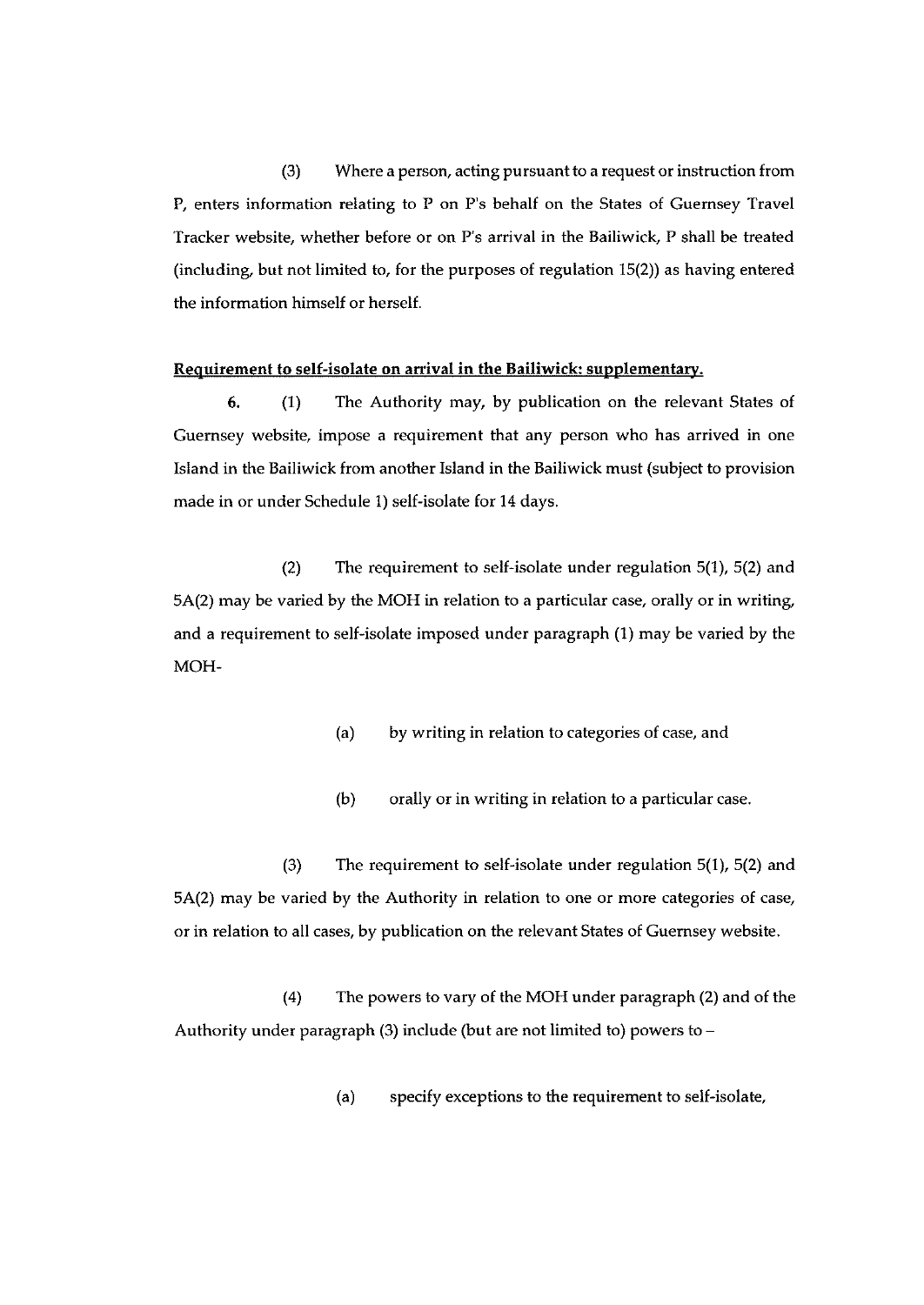- (b) shorten the duration of the requirement to self-isolate, either unconditionally or on the MOH or the Authority (as the case may be) being satisfied that one or more specified conditions have been met, and
- (c) impose any requirements and restrictions on persons other than the person who has arrived in the Bailiwick that are reasonably necessary as a consequence of the variation of the relevant requirement on that person.

(5) For the avoidance of doubt, and without prejudice to the generality of paragraphs (2), (3) and (4), in any case where the MOH exercises a power to vary under paragraph (2) or the Authority exercises its power to vary under paragraph (3) —

- (a) the MOH or the Authority may consult such persons as she or it (as the case may be) thinks fit in respect of the exercise of the power in question, and
- (b) that variation may be amended or revoked in accordance with paragraph (6), and if amended shall be treated for all purposes as continuing to have effect in accordance with its terms.
- (6) In any case where
	- (a) the MOH has exercised a power to vary, the MOH may amend or revoke that variation orally or in writing (in a case where the requirement was varied orally), and in writing (in a case where the requirement was varied in writing), or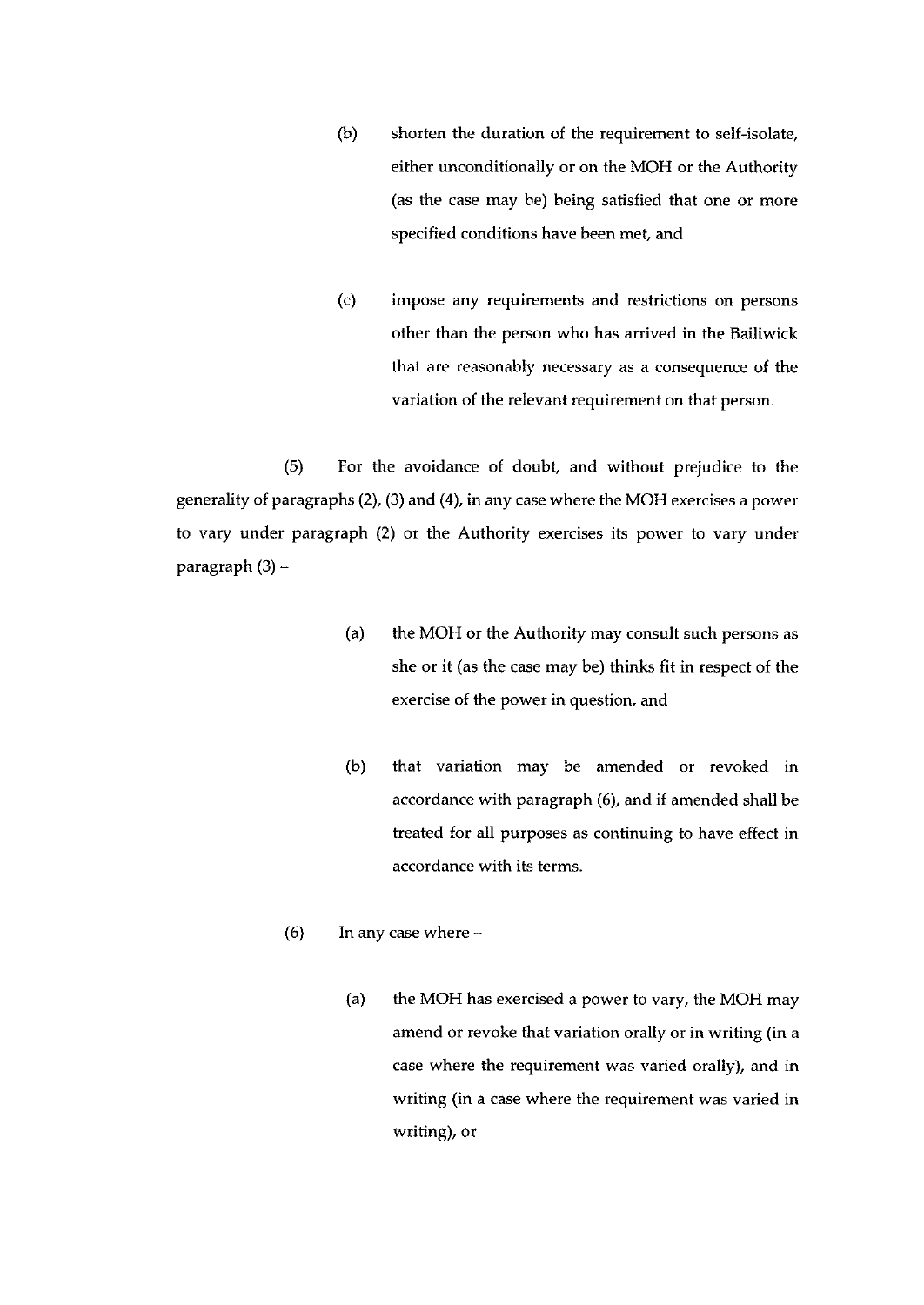(b) the Authority has exercised its power to vary, the Authority may amend or revoke that variation by publication on the relevant States of Guernsey website,

and the amendment or revocation shall have effect from such time as the MOH or the Authority (as the case may be) may specify.

(7) Where a restriction or requirement is imposed on or in relation to a child under regulation 5, 5A, 5B or this regulation (including the requirement to self-isolate under regulation 5(1), 5(2) and 5A(2)), a person who is a responsible adult in relation to the child must ensure that the child complies with the restriction or requirement, insofar as that person is reasonably able to do so.

(8) Where a restriction or requirement is imposed orally on a person under regulation 3, 5, 5A or this regulation, or a restriction or requirement is orally varied, the person (or, in the case of a child, a person who is a responsible adult in relation to the child) must be provided with a written notification of the restriction or requirement that has been imposed or varied as soon as reasonably practicable.".

- (7) In regulation 12(2), for "5(1) and 5(2)" substitute "5(1), 5(2) or 5A(2)".
- (8) In regulation 14—
	- (a) in paragraph (2) in both places for "5(1) or 5(3)" substitute "5(1), 5(3) or 5A(2)", and
	- (b) in paragraph (6)(b), after "regulation" insert "58(1),".
- (9) In regulation 15(2), at the end of subparagraph (b) delete "or", at the end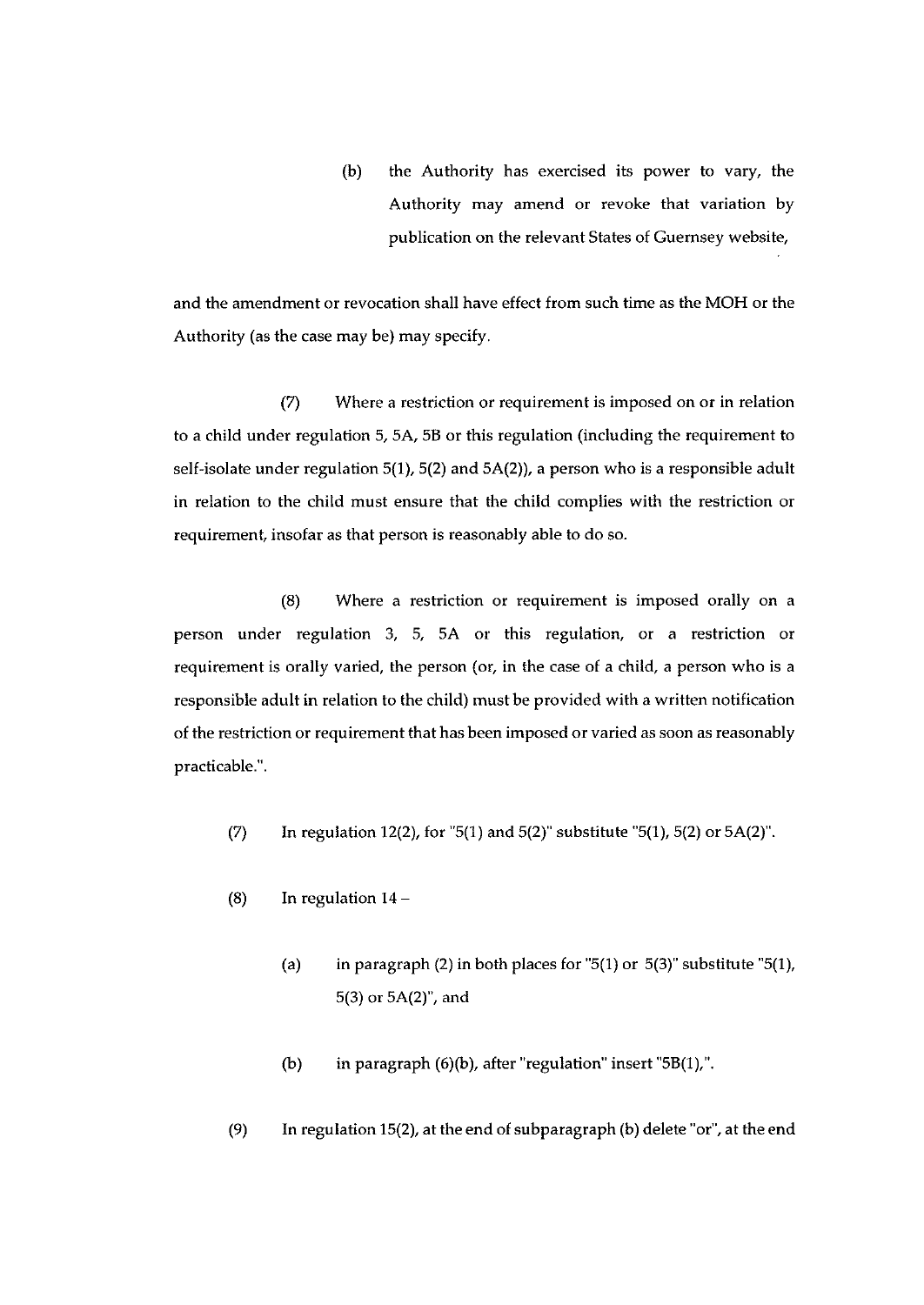of subparagraph (c) insert "or", and after subparagraph (c) insert —

(d) makes any statement or provides any information or document in the course of entering information on the States of Guernsey Travel Tracker website.'.

(10) In the definition of "relevant officer" at regulation 16(1), for "6(1)" substitute '5B(2)".

(11) At the end of paragraph I of Schedule 2, insert —

" $(7)$  For the avoidance of doubt, a person may elect to take part in the reduced self-isolation option on the States of Guernsey Travel Tracker website.'.

#### Transitional provision.

2. (1) On the coming into force of these Regulations, subject to any direction from the Medical Officer of Health to the contrary in any particular case, a person who —

- (a) arrived in the Bailiwick before the commencement of these Regulations,
- (b) is  $-$ 
	- (i) self-isolating (other than following a positive result of a test for COVID-19), or
	- (ii) complying with other restrictions and conditions,

in accordance with a requirement imposed under regulation 5 of, or Schedule 2 to, the (No. 7) Regulations, 2021, and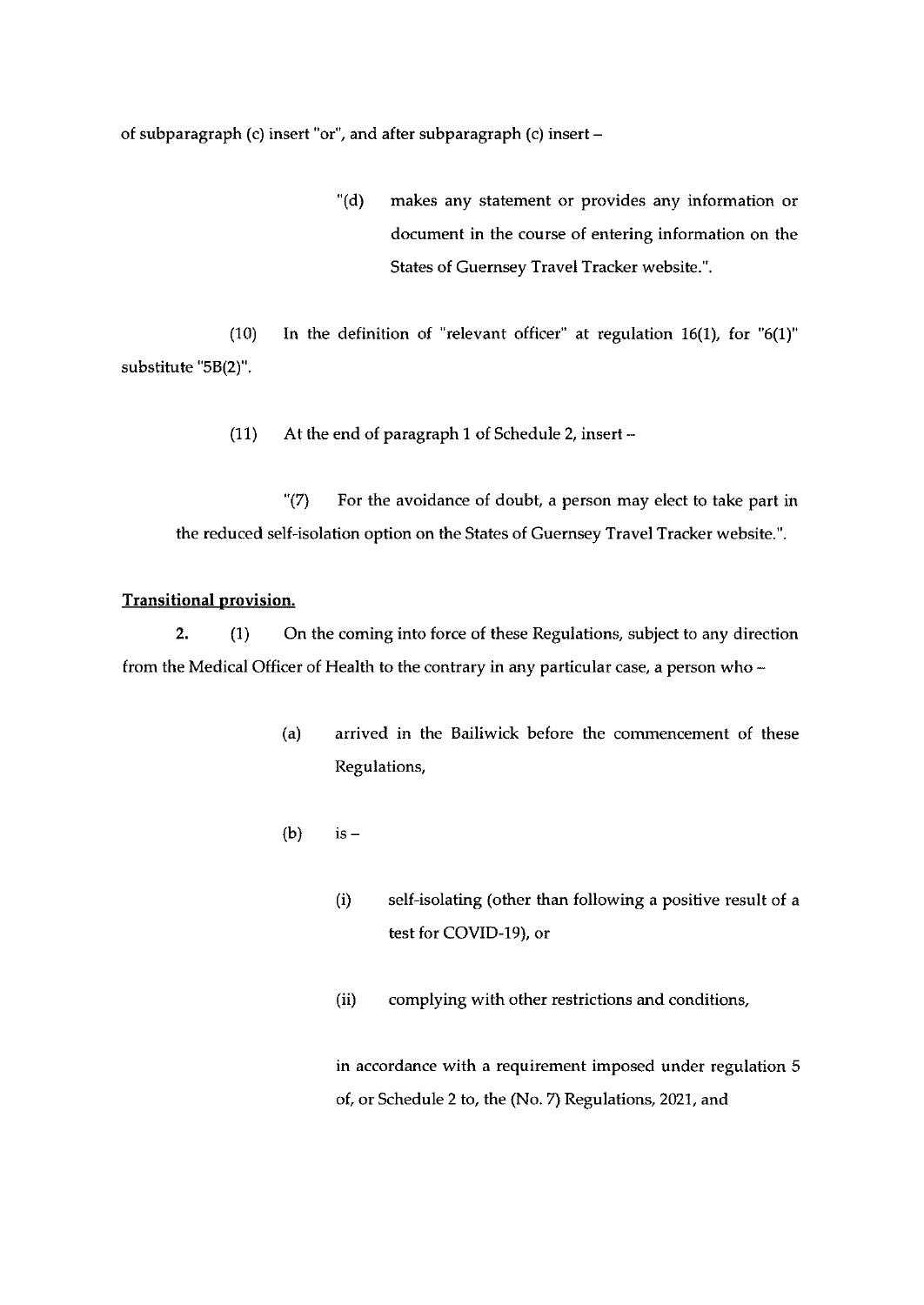(c) would, if he or she had arrived after the commencement of these Regulations, be a Blue Arrival for the purposes of the (No. 7) Regulations, (as amended by these Regulations),

is no longer required to self-isolate or comply with those restrictions or conditions (as the case may be).

# Citation.

3. These Regulations may be cited as the Emergency Powers (Coronavirus) (General Provision) (Bailiwick of Guernsey) (No. 7) (Amendment) Regulations, 2011.

#### Extent.

4. These Regulations shall have effect throughout the Bailiwick.

### Commencement.

5. These Regulations come into force on 1<sup>st</sup> July, 2021.

Dated this 29<sup>th</sup> day of June, 2021

8 Ferbracle

P. T. R. FERBRACHE Chairman of the Civil Contingencies Authority For and on behalf of the Authority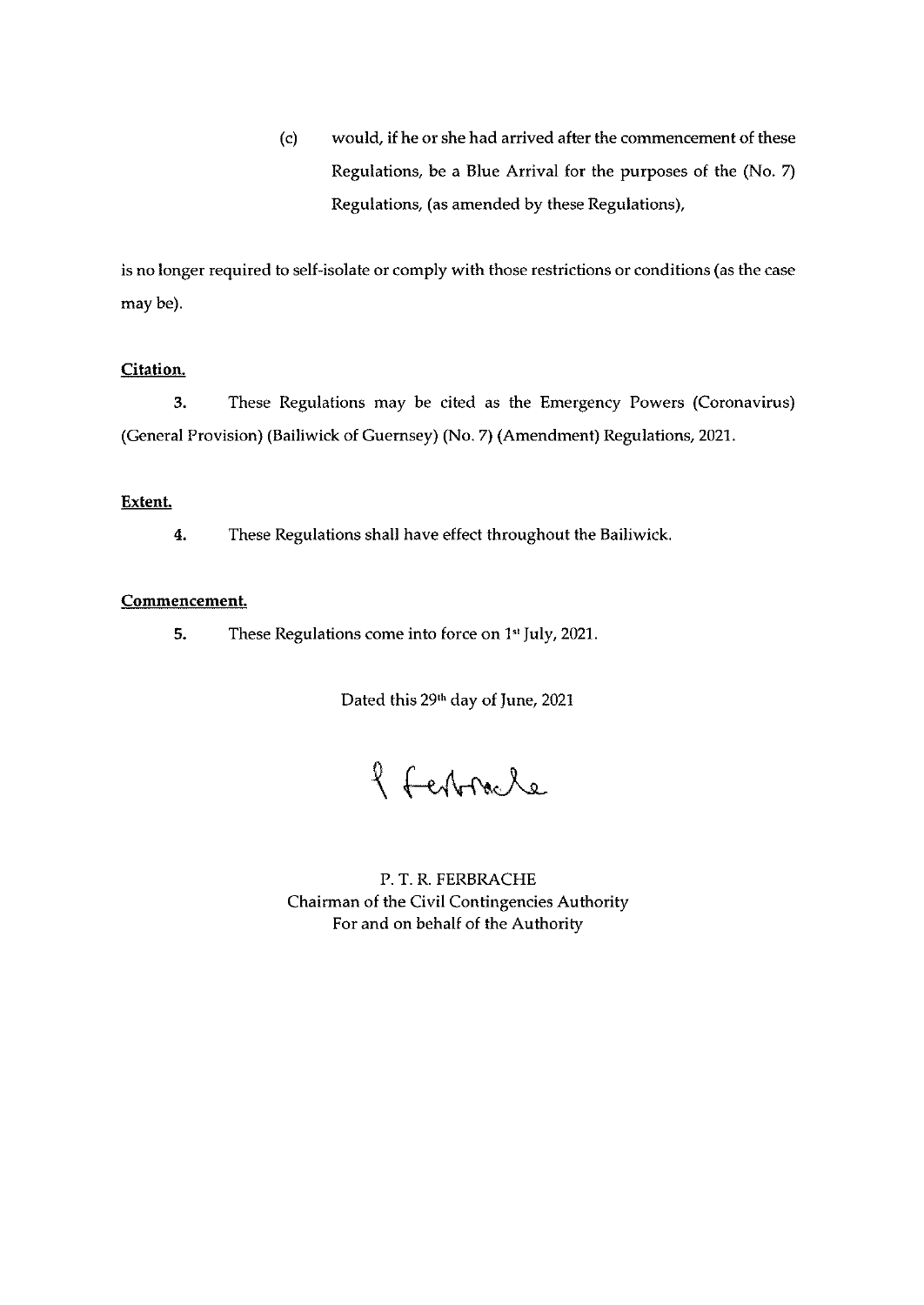## EXPLANATORY NOTE

#### (This note is not part of the Regulations)

These Regulations are emergency regulations made by the Civil Contingencies Authority under Part 3 of the Civil Contingencies (Bailiwick of Guernsey) Law, 2012 ("the Law"). They are made on the occurrence of an emergency, within the meaning of the Law, in the Bailiwick, arising from the urgent need to prevent, control or mitigate the spread of the virus Severe Acute Respiratory Syndrome Coronavirus <sup>2</sup> and the disease caused thereby, COVID-19 (referred to together in these regulations as coronavirus). They are prefaced with a statement by the Civil Contingencies Authority, as required by section 12(2) of the Law. COVID-19 was made a notifiable disease for the purposes of the Public Health Ordinance, 1936 on 10th February 2020.

These Regulations amend the Emergency Powers (Coronavirus) (General Provision) (Bailiwick of Guernsey) (No. 7) Regulations, 2021- The primary purpose of the amendments made is to provide for what are referred to as "Blue Arrivals" — that is, persons arriving in the Bailiwick after having spent all of the last 14 days in the Common Travel Area and at least two weeks after receiving a full course of an EMA or MHRA authorised vaccine against coronavirus administered in the Common Travel Area — not to have to self-isolate or be subject to any other restriction or condition on arrival. The amendments also make provision in relation to children travelling with Blue Arrivals, and clarify requirements in respect of the duties on persons travelling to the Bailiwick to provide information, including by way of the Travel Tracker website. The regulations also provide that arrivals in self-isolation or passive follow up when these Regulations come into force, and who would have been Blue Arrivals had they arrived after the commencement of these Regulations, are no longer subject to those restrictions.

These Regulations come into force on  $1<sup>s</sup>$  July, 2021, and shall have temporary effect only in accordance with the provisions of section 16 (duration and scrutiny of emergency regulations) of the Law.